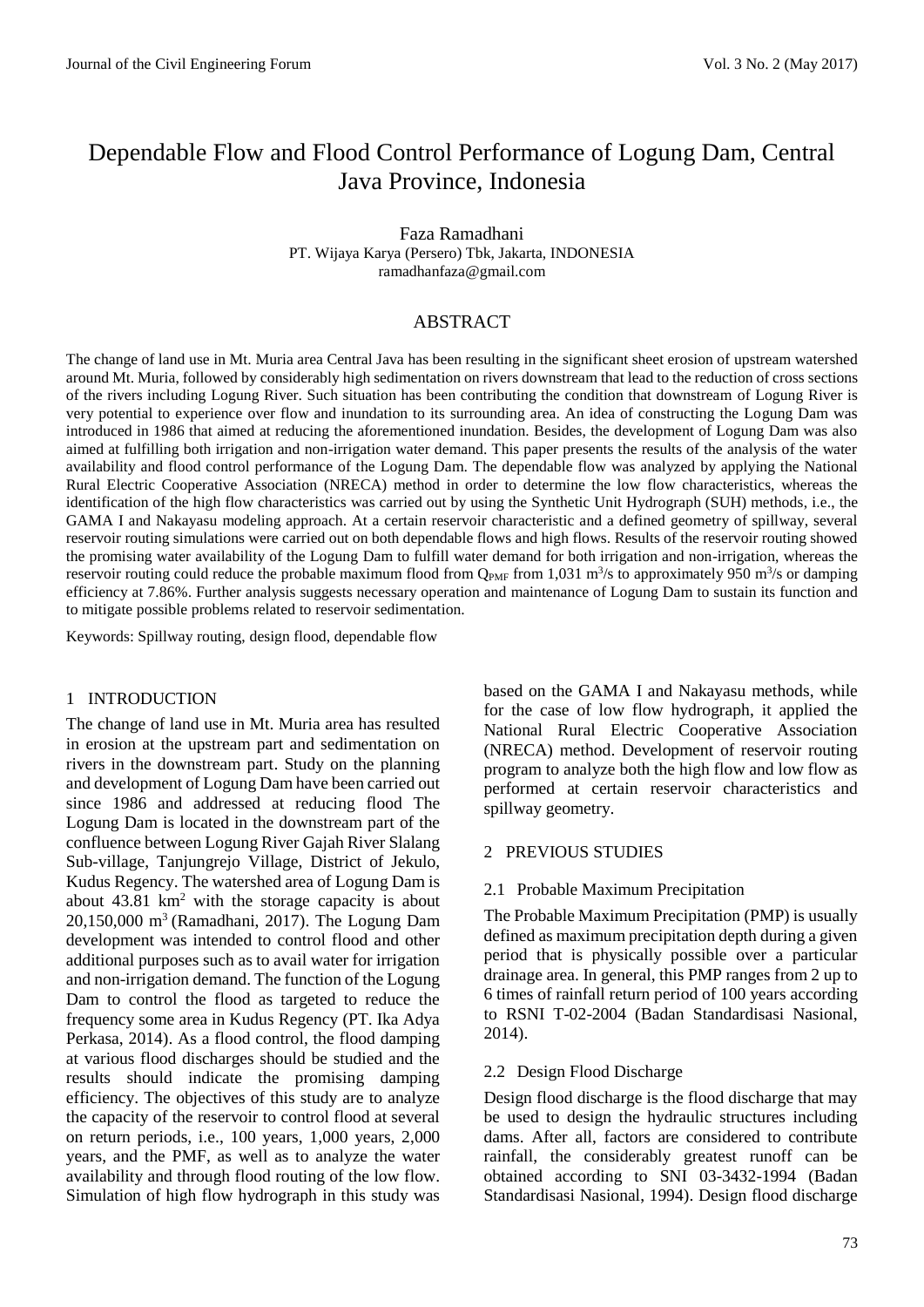can be calculated with several methods, among others are the rational method, Weduwen method, Melchior method, and synthetic unit hydrograph method. The synthetic unit hydrograph calculation is based on the watershed characteristic. The synthetic unit hydrograph could be calculated with various methods, such as the GAMA I Synthetic Unit Hydrograph and Nakayasu Synthetic Unit Hydrograph.

# 2.3 Evapotranspiration

Evapotranspiration is one of process link in the hydrological cycle. Evaporation occurs on all surfaces that contain water (moisture), such as the water surface, land surface, plant surface, or the vegetated surface; although it has been well known that sea water evaporation is the largest evaporation (Allen, et al., 1998; Doorenbos & Puitt, 1977). The number value of evaporation can be calculated with theoretical approaches. Some of the theoretical approaches that can be used are empirical equations, water balance, aerodynamic method, energy balanced method, combination method and Priestly-Taylor method (Sri Harto, 2009).

# 2.4 Transformation of Rainfall to Runoff

According to Griffiths (2014), there are various models on rainfall-runoff transformation, such as the Water Balance Models (Thornhwaite & Mather, 1955), Reservoir Models (Horton, 1938), Tank Models (Sugawara, 1995), and Land-Cover and Soil Properties. Transformation models that are commonly used for Indonesian area are the Mock model, NRECA model, and Tank Model. The Mock model and NRECA model concepts generally use the water balance principle, which is similar to the theory of Water Balance Models (Nanti, 2007).

# 2.5 Reservoir Definition and Function

A reservoir is a water storage constructed by the concept of storing water at high discharge event or during rainy seasons and releasing it at low discharge event or during dry seasons (Sudjarwadi, 2008). Reservoirs have several functions, regarding the utilization, reservoirs are categorized into two types, namely single purpose reservoirs and multipurpose reservoirs. The single purpose reservoir has a distinctive function, only devoted to single utilization, such as irrigation reservoir, hydropower reservoir, flood control reservoir, and others. While the multipurpose reservoir has more than a single utilization, for example, a combination of irrigation, hydropower, and water supply (Hardianto, 2015).

# 2.6 Spillway Routing

According to Kodoatie and Sjarief (2006), flood routing in a reservoir is intended to examine the characteristic of outflow hydrograph. The outflow is a function several factors such as inflow hydrograph, reservoir characteristics, and spillway geometry. Under any condition of the aforesaid factors, water surface elevation in the reservoir may not exceed the dam crest elevation.

# 2.7 Intake Structure (Tunnel) Routing

Tunnel routing in the reservoir is conducted to analyze the water elevation of the reservoir by using dependable discharge on certain probability. If the water elevation is higher than the gate of intake channel, water can be released, and thus water supply for irrigation or non-irrigation use can be provided. In contrary, if the water elevation is lower than intake gate, then water release is not available, and water demand cannot be fulfilled.

# 3 THEORETICAL APPROACH

# 3.1 Rainfall Analysis

# 3.1.1 Probable Maximum Precipitation (PMP)

Probable Maximum Precipitation used in this research was statistical approach which used Hershfield method (Badan Standardisasi Nasional, 2014) as shown in Equation 1.

$$
X_m = \overline{X}_P + K_m S_P \tag{1}
$$

where *X<sup>m</sup>* represents probable maximum precipitation and  $\bar{X}_p$  is mean of annual daily maximum rainfall data

series of n corrected with adjustment factor, *K<sup>m</sup>* is function value of rainfall duration and mean of annual daily maximum rainfall,  $S_p$  is standard deviation of annual daily maximum rainfall data series of *n* corrected with adjustment factor

# 3.1.2 Rainfall Concentration Time

Rainfall concentration time is derived from the automatically recorded rainfall data so that the typical pattern of rainfall distribution could be determined. One of the methods that could be used to estimate the time of concentration is the Bransby-Williams equation,

$$
t_c = 0.243LA^{-0.1}S^{-0.2}
$$
 (2)

where  $t_c$  is time of concentration (hours),  $\vec{A}$  is watershed area  $(km^2)$ , *L* is length of main river (km), and *S* is slope of main river.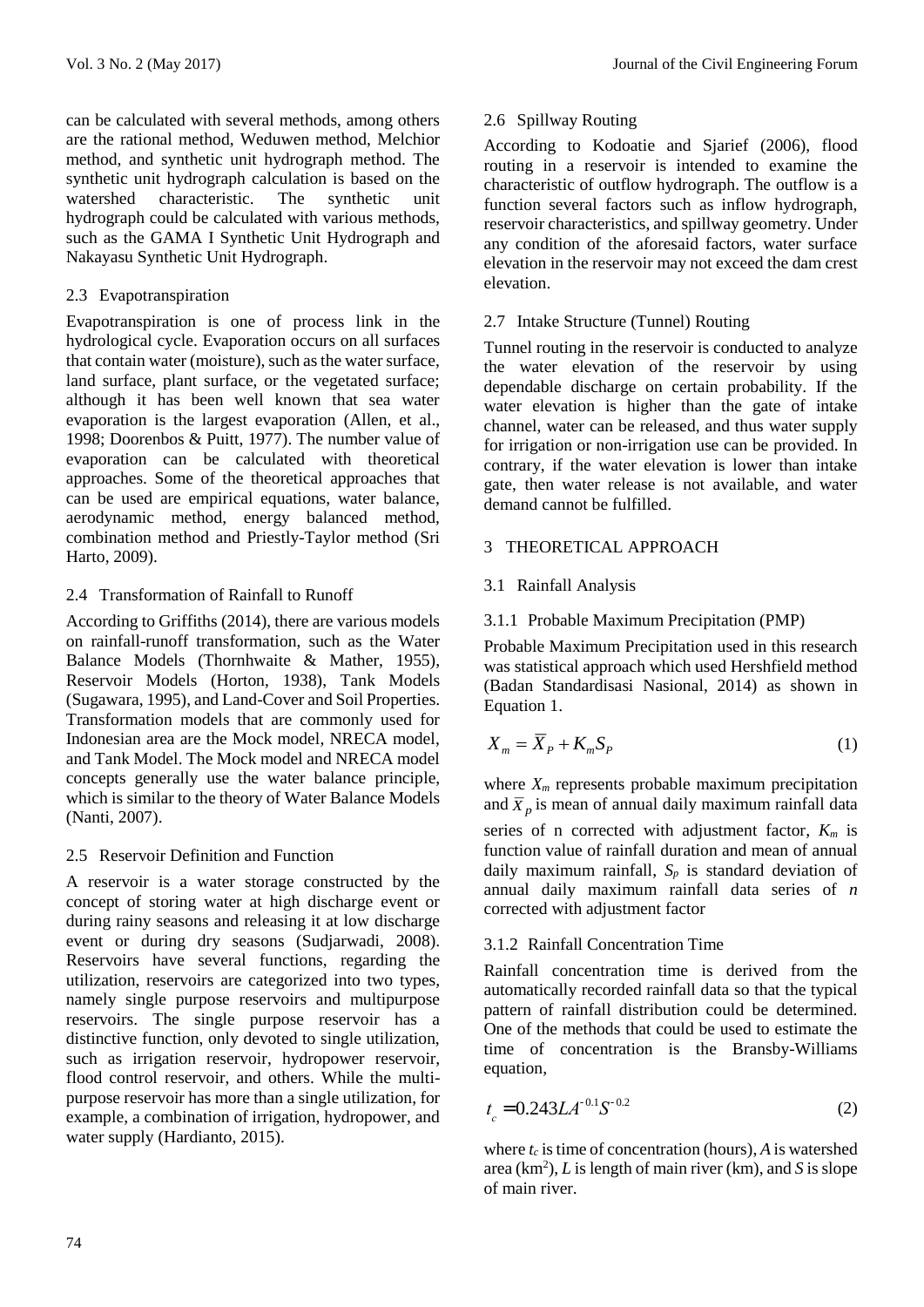Frequency analysis uses a lot of annotations or statistical theories that processed based on the data to be used. Data used in the frequency analysis was maximum annual rainfall data, which is the largest data that occurs in a year.

### 3.3 Synthetic Unit Hydrograph

### 3.3.1 GAMA I Synthetic Unit Hydrograph (SUH)

GAMA I Synthetic Unit Hydrograph consists of three main parts, which are the rising limb, peak (crest), the recession limb (Sri Harto, 2009). It also consists of four main variables, which are the time of rising  $(T_R)$ , the peak discharge  $(Q_p)$ , base time  $(T_B)$ , and recession side that determined with storage coefficient value (*K*); more details are shown in Figure 1.



Figure 1. GAMA I Synthetic Unit Hydrograph

$$
Q_t = Q_p e^{-t/K} \tag{3}
$$

Other than the above equation, there is also an additional equation to the infiltration effect, which is the infiltration index or  $\Phi_{index}$ .

$$
\Phi_{index} = 10.4903 - 3.859 \cdot 10^{-6} A^2 + 1.6985 \cdot 10^{-13} \left(\frac{A}{SN}\right)^4 (4)
$$

which  $\Phi_{index}$  is infiltration index (mm/hour), and *SN* is frequency source.

#### 3.3.2 Nakayasu Synthetic Unit Hydrograph (SUH)

Nakayasu Synthetic Unit Hydrograph came from Japan, where the unit hydrograph has been researched on some of the rivers. This Synthetic Unit Hydrograph is widely used in reservoir construction and several rivers in various locations, such as in the Brantas River (East Java) project. More details on Nakayasu Synthetic Unit Hydrograph are shown in Figure 2 (Chow, et al., 1988).

$$
Q_P = \frac{1}{3.6} \left( \frac{AR_e}{0.3T_p + T_{0.3}} \right)
$$
 (5)

$$
T_P = T_g + 0.8T_r \tag{6}
$$

$$
T_g = 0.4 + 0.058L\tag{7}
$$

$$
T_g = 0.21 L^{0.7}
$$
 (8)

$$
T_{0.3} = \alpha T_g \tag{9}
$$

$$
T_r = 0.5T_g - T_g \tag{10}
$$

which  $R_e$  is effective unit rain (1 mm),  $T_p$  is time interval from the beginning of flood to peak hydrograph (hour),  $T_{0,3}$  is time interval from the beginning of peak flood to 0.3 times peak discharge (hour),  $T_g$  is time of concentration (hour),  $T_f$  is time unit of rainfall (hour), *α* is watershed characteristic coefficient, commonly used 2.



Figure 2. Synthetic Unit Hydrograph Nakayasu

The shape of unit hydrograph given by the following equation:

Curved up 
$$
(0 < t < T_p)
$$
  
\n
$$
Q_t = Q_p \left(\frac{t}{T_p}\right)^{2.4}
$$
\n(11)

Curved down  $(T_p < t < T_p + T_{0.3})$ 

$$
Q_t = Q_P \cdot 0.3 \qquad (12)
$$

Curved down  $(T_p + T_{0.3} < t < T_p + T_{0.3} + 1.5 T_{0.3})$ 

$$
Q_t = Q_p \cdot 0.3 \left[ \frac{(t - T_p) + (0.5T_{0.3})}{(1.5T_{0.3})} \right]
$$
 (13)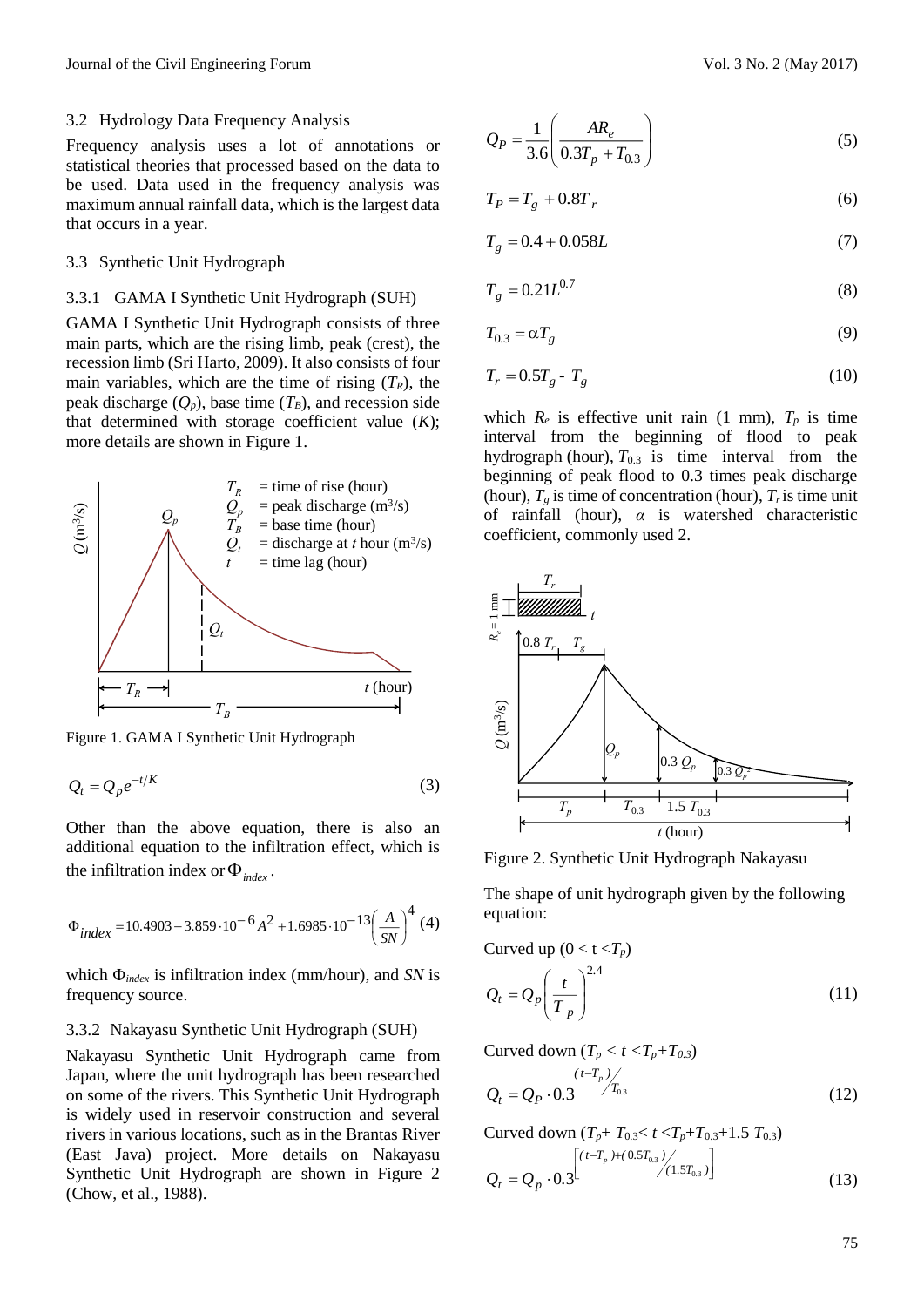Curved down 
$$
(t > T_p + T_{0.3} + 1.5 T_{0.3})
$$
  
\n $Q_t = Q_p \times 0.3$   
\n
$$
(14)
$$

### 3.4 Evapotranspiration

In this research, the used method was an empirical equation, Thornthwaite method (Thornhwaite & Mather, 1955) which can be seen in Equation 15 and Equation 16.

$$
ET_{month} = 1.62 \left(\frac{10T_m}{I}\right)^a \tag{15}
$$

with:

$$
I = \mathop{\bigodot}\limits_{m=1}^{12} \mathop{\mathbb{E}}\limits^{\mathop{\mathbb{E}}}\frac{T_m}{5} \mathop{\mathbb{E}}\limits^{\bullet}_{\mathop{\mathbb{E}}}\nolimits
$$
 (16)

which  $ET_{month}$  denotes monthly potential evapotranspiration (cm),  $T_m$  is average monthly temperature  $(°C)$ , and *I* is annual heat index.

### 3.5 NRECA Rainfall-Runoff Transformation Model

The principle of NRECA model is to estimate the amount of river flow discharge due to the rain occurred in the watershed area, by taking into account the soil condition and topography. According to Griffiths (2014), there are various models on rainfall-runoff transformation, such as the Water Balance Models (Thornhwaite & Mather, 1955), Reservoir Models (Horton, 1938), Tank Models (Sugawara, 1995), and Land-Cover and Soil Properties. Transformation models that are commonly used for Indonesian area are the Mock model, NRECA model, and Tank Model. The Mock model and NRECA model concepts generally use the water balance principle, which is similar to the theory of Water Balance Models.

#### 3.6 Governing Equations of Reservoir Routing

Routing is a procedure to determine the time-discharge relationship of the flow (flow hydrograph) at a downstream point based on the observed hydrograph at the upstream side. If the flow is a flood, the procedure then would be known as flood routing. Flood routing is widely used in flood control studies, in which the analysis can be conducted alongside a river or on a reservoir. The reservoir routing is expressed in continuity equation as follows:

$$
I - O = \frac{dS}{dt} \tag{17}
$$

where *I* is inflow to river segment  $(m^3/s)$ , *O* is outflow from river segment  $(m<sup>3</sup>/s)$ ,  $dS$  is a change of storage in river segment  $(m^3)$ , *dt* is routing time interval (second, hour, or day).

# 3.6.1 Routing through Spillway

The flow through the spillway  $(O_s)$  depends on the width of the spillway (*B*), height of the overflow (*H*), and the discharge coefficient  $(C_d)$  as given by Equation 18.

$$
O_s = C_d BH^{3/2} \tag{18}
$$

#### 3.6.2 Routing through Intake Structure (Tunnel)

The general formula for calculating the outflow through the intake structure (tunnel) depends on the cross section area of the tunnel (*A*), and the flow velocity in the tunnel (*v*), as shown in Equation 19.

$$
O = A \cdot V \tag{19}
$$

### 4 ANALYSIS, RESULTS, AND DISCUSSIONS

#### 4.1 General

As it is mentioned in the previous section, the functional design of the Logung Dam is addressed at two different targets. The first targets are to fulfill the irrigation and non-irrigation water demand, and the second target is to reduce flood discharge (especially in the wet season). The inflow hydrograph under two different conditions, i.e. the dependable flow (low flow) and the flood flow (high flow) condition, should be initially determined. In order to determine this two inflow hydrographs, the followings data were used:

- a) Rainfall data
- b) Monthly rainfall data
- c) Climatology data
- d) Watershed parameter data
- e) Reservoir technical data

The analysis of the design flood discharge requires the design rainfall duration of the design of the maximum daily rainfall. As for the dependable discharge was obtained from the calculation of monthly rainfall data, which in this research was analyzed by using the NRECA model.

#### 4.2 Design Rainfall Duration

The equation used in calculation of the time of concentration was the Bransby-Williams equation.

- a) Watershed area (*A*): 43.81 km<sup>2</sup>
- b) Main river length (*L*) : 20.125 km
- c) Main river slope (*S*) : 0.06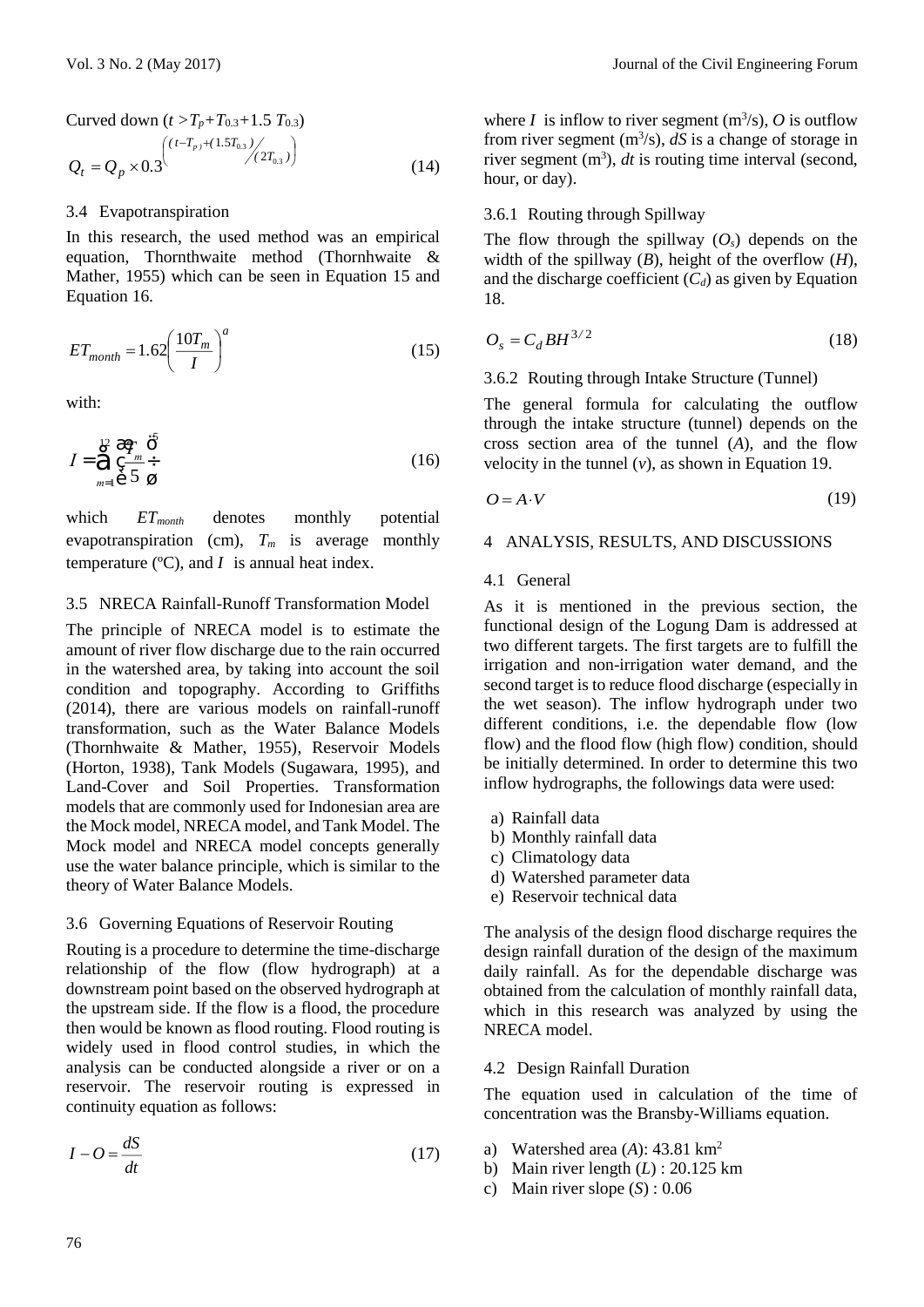$$
t_c = 0.243 \cdot L \cdot A^{0.1} \cdot S^{-0.2} = 5.882
$$
 hours ~ 6 hours

$$
P_{100} = 261.187 \text{ mm}
$$
  
\n
$$
\Phi_{index} = 10.483 \text{ mm}
$$



Figure 3. Rainfall distribution with ABM Method (100 years)

### 4.3 GAMA I Synthetic Unit Hydrograph

Table 1. Logung watershed parameter for deriving GAMA I Synthetic Unit Hydrograph

| $t_c = 0.243 \cdot L \cdot A^{0.1} \cdot S^{-0.2} = 5.882$ hours ~ 6 hours<br>In this research, the hourly distribution of the rainfall<br>was derived by Alternating Block Method (ABM). A<br>value of rainfall in a daily basis and the value of $\Phi_{index}$ |                     |       |                    | The watershed parameters on Table I then were<br>processed to obtain the main parameters of GAMA 1<br>Synthetic Unit Hydrograph as shown in Table 2. These<br>parameters are graphed and the shape of the<br>hydrograph is presented in Figure 4. |                |                         |                 |                 |
|-------------------------------------------------------------------------------------------------------------------------------------------------------------------------------------------------------------------------------------------------------------------|---------------------|-------|--------------------|---------------------------------------------------------------------------------------------------------------------------------------------------------------------------------------------------------------------------------------------------|----------------|-------------------------|-----------------|-----------------|
| is necessary for the input of ABM method. The $\Phi_{index}$<br>value was determined by Equation 4. For instance, the<br>design rainfall distribution for 100 years returns period                                                                                |                     |       |                    | Table 2. GAMA I Synthetic Unit Hydrograph Main<br>Parameter                                                                                                                                                                                       |                |                         |                 |                 |
| is shown below.                                                                                                                                                                                                                                                   |                     |       |                    | Parameter                                                                                                                                                                                                                                         | Value          |                         | Unit            |                 |
|                                                                                                                                                                                                                                                                   |                     |       |                    | $T_R$                                                                                                                                                                                                                                             | 1.58           |                         | hour            |                 |
| $P_{100}$<br>: 261.187 mm<br>: 10.483 mm                                                                                                                                                                                                                          |                     |       |                    |                                                                                                                                                                                                                                                   | 2.00           |                         | hour            |                 |
| $\Phi_{index}$                                                                                                                                                                                                                                                    |                     |       |                    | $Q_P$<br>$T_B$                                                                                                                                                                                                                                    | 3.04<br>19.55  |                         | $m^3/s$<br>hour |                 |
|                                                                                                                                                                                                                                                                   |                     |       |                    | $\cal K$                                                                                                                                                                                                                                          | 4.51           |                         |                 |                 |
| 160                                                                                                                                                                                                                                                               |                     |       |                    | $Q_B$ (BF)                                                                                                                                                                                                                                        | 11.67          |                         | $m^3/s$         |                 |
| 120                                                                                                                                                                                                                                                               |                     |       |                    | $\Phi_{index}$                                                                                                                                                                                                                                    | 10.483         |                         | mm/hour         |                 |
| Rainfall Depth (mm)                                                                                                                                                                                                                                               |                     |       |                    |                                                                                                                                                                                                                                                   |                |                         |                 |                 |
| 80                                                                                                                                                                                                                                                                |                     |       |                    | 4                                                                                                                                                                                                                                                 |                |                         |                 |                 |
|                                                                                                                                                                                                                                                                   |                     |       |                    |                                                                                                                                                                                                                                                   |                |                         |                 |                 |
| 40                                                                                                                                                                                                                                                                |                     |       |                    |                                                                                                                                                                                                                                                   |                |                         | original        |                 |
|                                                                                                                                                                                                                                                                   |                     |       |                    | Discharge $(m^3/s)$                                                                                                                                                                                                                               |                |                         |                 | corrected       |
| $\overline{0}$<br>$\mathbf{2}$<br>1                                                                                                                                                                                                                               | 3<br>$\overline{4}$ | 5     | 6                  |                                                                                                                                                                                                                                                   |                |                         |                 |                 |
|                                                                                                                                                                                                                                                                   | Time (hour)         |       |                    |                                                                                                                                                                                                                                                   |                |                         |                 |                 |
|                                                                                                                                                                                                                                                                   |                     |       |                    |                                                                                                                                                                                                                                                   |                |                         |                 |                 |
| Figure 3. Rainfall distribution with ABM Method (100<br>years)                                                                                                                                                                                                    |                     |       |                    |                                                                                                                                                                                                                                                   |                |                         |                 |                 |
|                                                                                                                                                                                                                                                                   |                     |       |                    |                                                                                                                                                                                                                                                   |                |                         |                 |                 |
|                                                                                                                                                                                                                                                                   |                     |       |                    | $\boldsymbol{0}$<br>$\overline{0}$                                                                                                                                                                                                                | $\overline{4}$ |                         |                 | 16<br>20        |
| 4.3 GAMA I Synthetic Unit Hydrograph                                                                                                                                                                                                                              |                     |       |                    |                                                                                                                                                                                                                                                   |                | $\sum_{i=1}^{8}$ (hour) |                 |                 |
| Table 1 shows the parameters of Logung Watershed                                                                                                                                                                                                                  |                     |       |                    | Figure 4. GAMA I Synthetic Unit Hydrograph original and                                                                                                                                                                                           |                |                         |                 |                 |
| used for deriving GAMA I Synthetic Unit Hydrograph.                                                                                                                                                                                                               |                     |       |                    | corrected                                                                                                                                                                                                                                         |                |                         |                 |                 |
|                                                                                                                                                                                                                                                                   |                     |       |                    |                                                                                                                                                                                                                                                   |                |                         |                 |                 |
| Table 1. Logung watershed parameter for deriving GAMA I                                                                                                                                                                                                           |                     |       |                    | 4.3.1 Nakayasu Synthetic Unit Hydrograph                                                                                                                                                                                                          |                |                         |                 |                 |
| Synthetic Unit Hydrograph                                                                                                                                                                                                                                         |                     |       |                    | Similar to the GAMA I Synthetic Unit Hydrograph,                                                                                                                                                                                                  |                |                         |                 |                 |
| Watershed parameter                                                                                                                                                                                                                                               | Symbol              | Value | Unit               | several parameters of the watershed is necessary for                                                                                                                                                                                              |                |                         |                 |                 |
| Watershed area                                                                                                                                                                                                                                                    | $\overline{A}$      | 43.81 | km <sup>2</sup>    | calculating the Nakayasu Synthetic Unit Hydrograph                                                                                                                                                                                                |                |                         |                 |                 |
| Main river length                                                                                                                                                                                                                                                 | L                   | 20.13 | km                 |                                                                                                                                                                                                                                                   |                |                         |                 |                 |
| Level 1 river length                                                                                                                                                                                                                                              | L1                  | 40.88 | km                 | equations. Table 3 gives the input and output of                                                                                                                                                                                                  |                |                         |                 |                 |
| All level river length                                                                                                                                                                                                                                            | LN                  | 98.63 | km                 | Nakayasu Synthetic Unit Hydrograph calculation.                                                                                                                                                                                                   |                |                         |                 |                 |
| Level 1 river segment                                                                                                                                                                                                                                             | $\boldsymbol{A}$    | 5.03  |                    |                                                                                                                                                                                                                                                   |                |                         |                 |                 |
| All level river segment                                                                                                                                                                                                                                           | $\boldsymbol{B}$    | 15.09 |                    | Table 3. Nakayasu Synthetic Unit Hydrograph Calculation                                                                                                                                                                                           |                |                         |                 |                 |
| River encounter<br>Watershed width on 0.25                                                                                                                                                                                                                        | $J\!N$              | 36.00 |                    | Input and Output                                                                                                                                                                                                                                  |                |                         |                 |                 |
| river length                                                                                                                                                                                                                                                      | ${\cal W}_L$        | 4.95  | km                 | Parameter                                                                                                                                                                                                                                         |                | Symbol                  | Value           | Unit            |
| Watershed width on 0.75                                                                                                                                                                                                                                           |                     |       |                    | Input                                                                                                                                                                                                                                             |                |                         |                 |                 |
| river length                                                                                                                                                                                                                                                      | $\mathfrak{W}_U$    | 3.00  | km                 | Watershed area                                                                                                                                                                                                                                    |                | A                       | 43.81           | km <sup>2</sup> |
| Watershed area on                                                                                                                                                                                                                                                 |                     |       |                    | Main river length                                                                                                                                                                                                                                 |                | $\boldsymbol{L}$        | 20.13           | km              |
| upstream                                                                                                                                                                                                                                                          | AU                  | 17.40 | km <sup>2</sup>    | Unit rain                                                                                                                                                                                                                                         |                | $R_o$                   | 1               | mm              |
| River slope                                                                                                                                                                                                                                                       | $\boldsymbol{S}$    | 0.06  |                    | Watershed                                                                                                                                                                                                                                         |                | $\alpha$                | 2               |                 |
| Source factor                                                                                                                                                                                                                                                     | SF                  | 0.41  |                    | characteristic                                                                                                                                                                                                                                    |                |                         |                 |                 |
| Source frequency                                                                                                                                                                                                                                                  | ${\cal SN}$         | 0.52  |                    | coefficient                                                                                                                                                                                                                                       |                |                         |                 |                 |
| Width factor                                                                                                                                                                                                                                                      | WF                  | 0.61  |                    | Output<br>Time of concentration                                                                                                                                                                                                                   |                |                         | 1.57            | hour            |
| Watershed relative area                                                                                                                                                                                                                                           | <b>RUA</b>          | 0.40  |                    | (Time Lag)                                                                                                                                                                                                                                        |                | $T_g$<br>$T_r$          | 1.18            | hour            |
| size on upstream                                                                                                                                                                                                                                                  |                     |       |                    |                                                                                                                                                                                                                                                   |                | $T_{0.3}$               | 3.13            | hour            |
| Symmetry factor                                                                                                                                                                                                                                                   | <b>SIM</b>          | 0.24  |                    | Peak time                                                                                                                                                                                                                                         |                | $T_p$                   | 2.51            | hour            |
| River encounter number                                                                                                                                                                                                                                            | $J\!N$              | 37.00 |                    |                                                                                                                                                                                                                                                   |                |                         | 3               | hour            |
| Drainage density                                                                                                                                                                                                                                                  | D                   | 2.25  | km/km <sup>2</sup> | Peak discharge                                                                                                                                                                                                                                    |                | $Q_p$                   | 3.02            | $m^3/s$         |
|                                                                                                                                                                                                                                                                   |                     |       |                    |                                                                                                                                                                                                                                                   |                |                         |                 |                 |
|                                                                                                                                                                                                                                                                   |                     |       |                    |                                                                                                                                                                                                                                                   |                |                         |                 |                 |
|                                                                                                                                                                                                                                                                   |                     |       |                    |                                                                                                                                                                                                                                                   |                |                         |                 | 77              |
|                                                                                                                                                                                                                                                                   |                     |       |                    |                                                                                                                                                                                                                                                   |                |                         |                 |                 |

The watershed parameters on Table 1 then were processed to obtain the main parameters of GAMA I Synthetic Unit Hydrograph as shown in Table 2. These parameters are graphed and the shape of the hydrograph is presented in Figure 4.

Table 2. GAMA I Synthetic Unit Hydrograph Main Parameter

| Parameter         | Value  | Unit    |
|-------------------|--------|---------|
| $T_R$             | 1.58   | hour    |
|                   | 2.00   | hour    |
|                   | 3.04   | $m^3/s$ |
| $\frac{Q_P}{T_B}$ | 19.55  | hour    |
| K                 | 4.51   |         |
| $Q_B$ (BF)        | 11.67  | $m^3/s$ |
| $\Phi_{index}$    | 10.483 | mm/hour |



Figure 4. GAMA I Synthetic Unit Hydrograph original and corrected

#### 4.3.1 Nakayasu Synthetic Unit Hydrograph

Table 3. Nakayasu Synthetic Unit Hydrograph Calculation Input and Output

| Parameter             | Symbol    | Value                       | Unit            |
|-----------------------|-----------|-----------------------------|-----------------|
| Input                 |           |                             |                 |
| Watershed area        | A         | 43.81                       | km <sup>2</sup> |
| Main river length     | L         | 20.13                       | km              |
| Unit rain             | $R_o$     | 1                           | mm              |
| Watershed             | $\alpha$  | $\mathcal{D}_{\mathcal{L}}$ |                 |
| characteristic        |           |                             |                 |
| coefficient           |           |                             |                 |
| Output                |           |                             |                 |
| Time of concentration | $T_{g}$   | 1.57                        | hour            |
| (Time Lag)            | $T_r$     | 1.18                        | hour            |
|                       | $T_{0.3}$ | 3.13                        | hour            |
| Peak time             | $T_p$     | 2.51                        | hour            |
|                       |           | 3                           | hour            |
| Peak discharge        |           | 3.02                        | $m^3/s$         |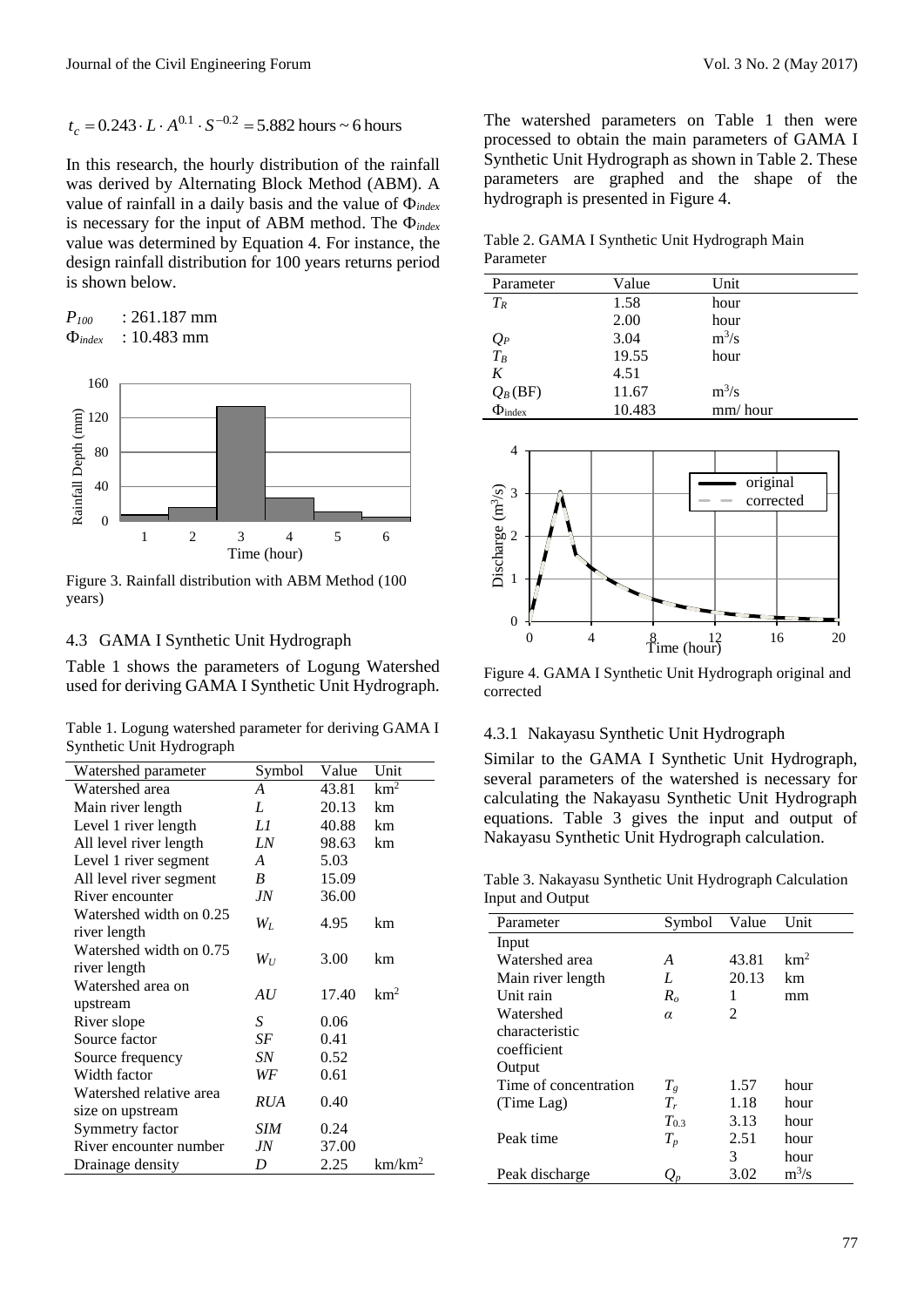The main parameters of Nakayasu Synthetic Unit Hydrograph given in Table 3 are then plotted on the graph as shown in Figure 5.



Figure 5. Nakayasu Synthetic Unit Hydrograph original and corrected

#### 4.4 Flood Hydrographs

#### 4.4.1 GAMA I Flood Hydrograph

Flood discharge hydrographs were derived from the GAMA I Synthetic Unit Hydrograph (SUH). Flood hydrographs for various return period (2, 5, 10, 100, 500, 1000, 2000 years and PMF) are derived (Figure 6). Rainfall duration was assumed 6 hours.



Figure 6. Flood Hydrograph calculated using GAMA I Synthetic Unit Hydrograph

# 4.4.2 Nakayasu Flood Hydrograph

The flood discharge hydrographs were also calculated with Nakayasu Synthetic Unit Hydrograph and an assumption that rainfall was distributed in 6 hours duration. Figure 7 depicts flood hydrographs for 2, 5, 10, 100, 500, 1000, 2000-years return period and PMF.



Figure 7. Flood Hydrographs calculated with Nakayasu Synthetic Unit Hydrograph

#### 4.5 Dependable Discharge NRECA

In the dependable discharge analysis (low flow), the amount of discharge was calculated with the NRECA simulation model. The method of NRECA model has been explained in Section 3. Data processing with NRECA model needs several parameters, i.e. the maximum rainfall (1970-2009) reduction number, sub surface percentage, ground water flow, and monthly potential evaporation value. The results of 80%, 90% and 100% dependable discharge calculation were presented in Figure 8.



Figure 8. Dependable Discharge of 80%, 90%, 100%

4.6 Reservoir Routing

### 4.6.1 High Flow Routing

The technical data of Logung Dam spillway are listed below:

- a) Type: Side Spillway with Ogee without gate
- b) Peak elevation: +88.50 m
- c) Width: 50 m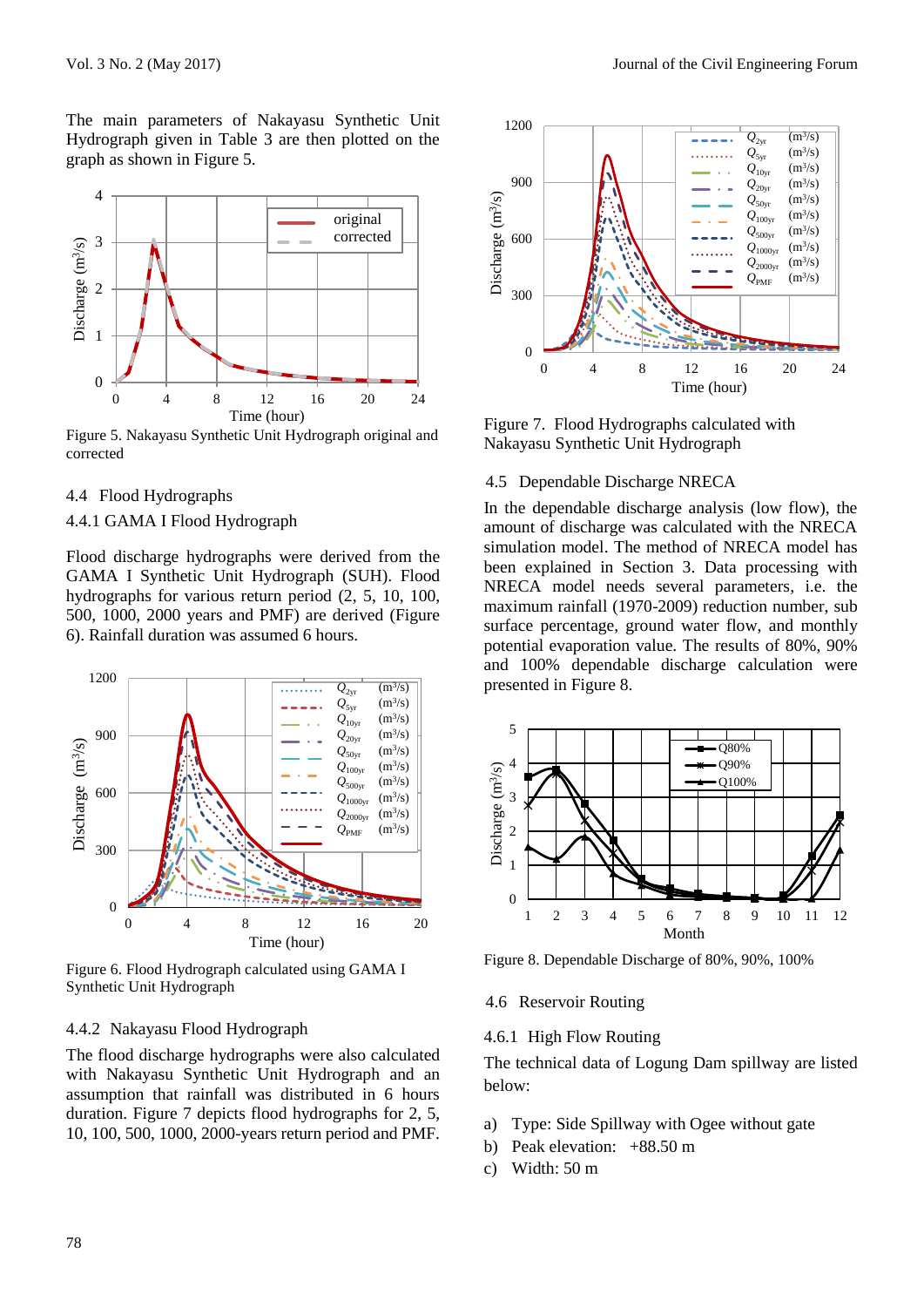Equation 20 to Equation 26 are water balance formula for reservoir routing. The change of storage in a reservoir (*∆S*) at a time period (*∆t*) depends on inflows (*I*) and outflows (*O*).

$$
I\Delta t - O\Delta t = \Delta S \tag{20}
$$

where:

$$
\overline{I} = \frac{I_1 + I_2}{2} \tag{21}
$$

$$
\overline{O} = \frac{O_1 + O_2}{2} \tag{22}
$$

$$
DS = S_2 - S_1 \tag{23}
$$

if the value of *I*, *O*, and *ΔS* were substituted, then:

$$
\frac{I_1 + I_2}{2} \Delta t - \frac{O_1 + O_2}{2} \Delta t = S_2 - S_1
$$
 (24)

By entering the value  $\Delta t = 1$  hour = 3600 s, it resulted to:

$$
\frac{\overset{\circ}{c}}{\underset{\stackrel{\circ}{e}}{1}} \frac{I_1 + I_2}{2} \overset{\overset{\circ}{0}}{\underset{\stackrel{\circ}{g}}{1}} 3,600 - \frac{\overset{\circ}{c}}{\underset{\stackrel{\circ}{e}}{0}} \frac{O_1 + O_2}{2} \overset{\overset{\circ}{0}}{\underset{\stackrel{\circ}{g}}{1}} 3,600 = S_2 - S_1
$$
 (25)

$$
1,800(I_1 + I_2) - 1,800O_1 + S_1 - 1,800O_2 - S_2 = 0 \tag{26}
$$

The outflow and storage of the reservoir are the functions of the height of overflow (Equation 27 to Equation 30).

$$
O_{1} = C_{d}BH^{3/2} = 2.156 \text{ }^{\circ}50 \text{ }^{\circ}h_{1}^{3/2} = 107.8h_{1}^{3/2} \tag{27}
$$

$$
O_2 = C_d BH^{3/2} = 2.156 \cdot 50 \cdot h_2^{3/2} = 107.8 h_2^{3/2}
$$
 (28)

$$
S_1 = V_1 = 1.2584(h_1 + 88.5)^{2.4908}
$$
 (29)

$$
S_2 = V_2 = 1.2584(h_2 + 88.5)^{2.4908}
$$
 (30)

The initial water level above the overflow,  $h_1$ , was a known variable. Therefore, the above equation is the equation with one unknown variable *h<sup>2</sup>* (water level above the overflow at the end of Δ*t* period). Substitution of Equation  $27 -$  Equation 30 to Equation 26 resulted in the following equation

$$
f(h_2) = (I_1 + I_2) - 107.8h_1^{3/2} + 0.00035(h_1 + 88.5)^{2.4908} - 107.8h_2^{3/2} + 0.00035(h_1 + 88.5)^{2.4908}
$$

$$
f(h_2) = -161.7h_2^{3/2} - 0.00087(515 + h_2)^{1.4908}
$$

Calculation solution, with formulation as follows,

$$
h_2^{n+1} = h_2^n - \frac{f(h_2^n)}{f'(h_2^n)}
$$

Calculation of the flood routing through the spillway was performed using Equation 31 for 100, 1000, 2000 years return period floods and Probable Maximum Flood (PMF). Figure 9 shows the inflow and outflow hydrographs through the spillway for various designed return periods.



Figure 9. Inflow and outflow hydrographs

It was seen from Figure 9 that the peak discharge of QPMF inflow hydrograph and its corresponding outflow hydrograph were  $1,031 \text{ m}^3/\text{s}$  and 950 m<sup>3</sup>/s respectively. It means that the flood damping efficiency is only 7.86%, which is considered very low. The results of the routing also showed that under the above condition, and considering the free board requirement, the water level did not exceed the dam crest elevation. This situation indicates that the geometry of the dam and the spillway are hydraulically saved from the overtopping.

#### 4.6.2 Low Flow Routing

The reservoir routing of the low flow was carried out by taking into account the intake geometry and the design of the flow to fulfill the irrigation water demand. The characteristics of the flow through the intake structure is as follows;

- a) Initial water level: +74 m
- b) Channel shape: pipe with diameter 1.2 m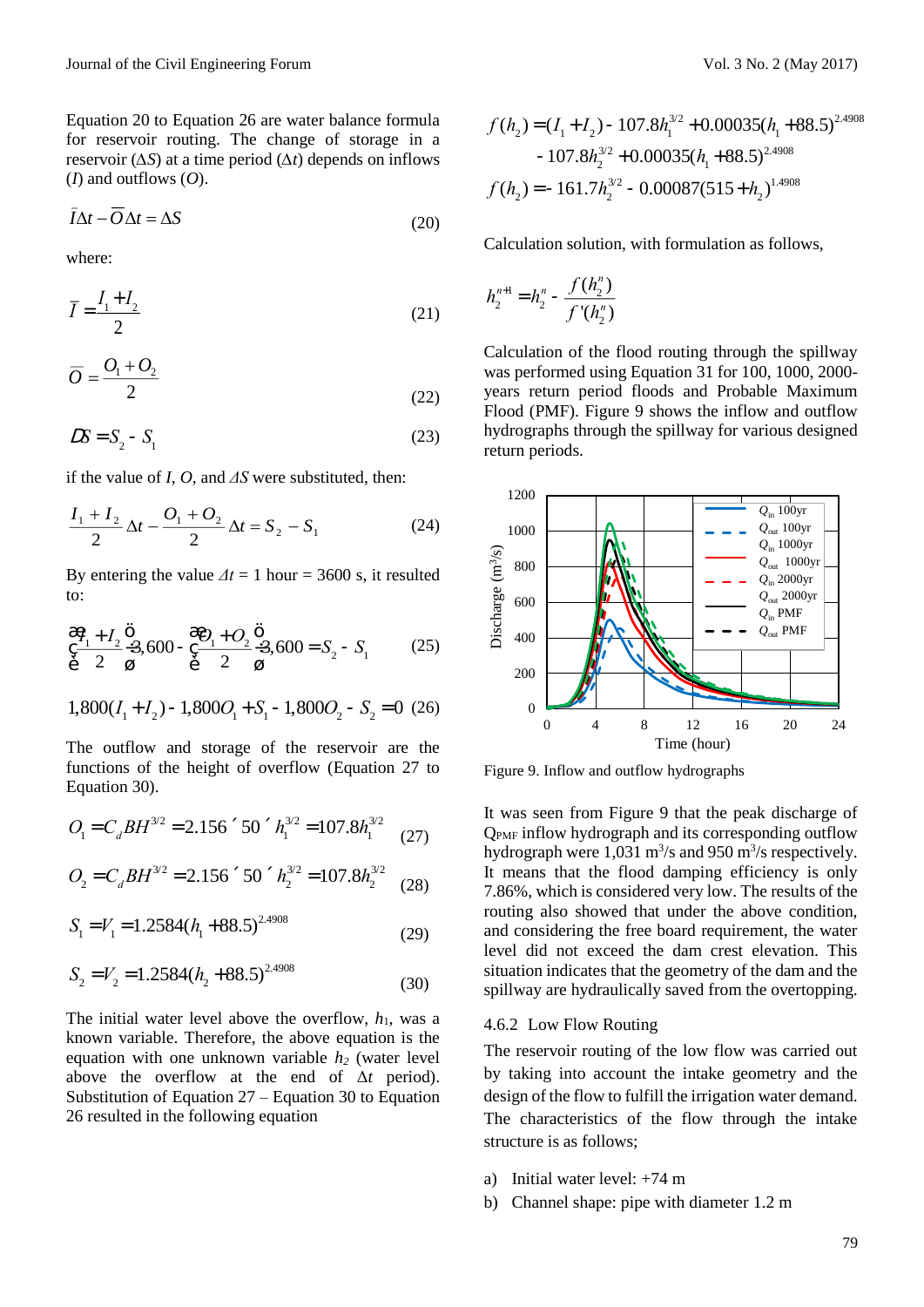- c) Design raw water discharge:  $0.2 \text{ m}^3/\text{s}$
- d) Design irrigation discharge:  $2.5 \text{ m}^3\text{/s}$
- e) Closure gate: +44.55 m

The reservoir routing through the intake channel (tunnel) was conducting with raw water and irrigation utilization which used the low flow of 80% dependable discharge. The following is the figure obtained from reservoir routing of the low flow.



Figure 10. Water level derived from reservoir routing.

It could be seen from Figure 10 that in order to fulfill the irrigation water demand, the water level has changed. The inflow hydrograph being used in the routing was the 80% dependable flow. The result of the routing showed that water level rose significantly and hence the reservoir may store considerably large of water. The water stored in the reservoir could be used as the water supply for the irrigation and raw water to the community at the time of dry season. The result of the routing also showed that the lowest water level was +57.85 m considered still exceeded the closure gate of the reservoir, so the water could enter the channel and channel the irrigation water and reservoir water.

### 5 CONCLUSIONS

The conclusions of this research are as follows:

- a) From the comparison result of flood hydrograph calculation with Gama-I and Nakayasu, the method chosen was the Nakayasu, for it has higher discharge value compared to the GAMA I method.
- b) The magnitude of flood discharge with return period of 100 years, 1,000 years, 2,000 years, and the Probable Maximum Flood (PMF) obtained from the Nakayasu Method are  $Q_{100} = 495.45 \text{ m}^3\text{/s}$ ,  $Q_{1000} = 815.79 \text{ m}^3\text{/s}$ ,  $Q_{2000} = 938.36 \text{ m}^3\text{/s}$ ,  $Q_{PMF} =$  $1031.23 \text{ m}^3\text{/s}$ .

c) The result of flood hydrograph (high flow) routing through spillway showed that the damping efficiency at Probable Maximum Flood condition was 7.86%. Even this is considered small, however, the flood reduction at downstream Logung River remains to contribute beneficially. Whereas the result of dependable flow (low flow) routing showed that the 80% dependable flow remains sufficient to fulfill irrigation water demand.

### **REFERENCES**

Allen, R., Pereira, L. & Raes, D. S., 1998. *Guidelines for Computing Crop Water Requirement: Crop Evapotranspiration.* Rome: FAO.

Badan Standardisasi Nasional, 1994. *SNI 03-3432- 1994 Tata Cara Penetapan Banjir Desain dan Kapasitas Pelimpah untuk Bendungan [Guideline for Estimating Flood Design and Capacity of Dam Spillway].* Badan Standardisasi Nasional.

Badan Standardisasi Nasional, 2014. *RSNI T-02-2004 Tata Cara Penghitungan Hujan Maksimum Boleh Jadi dengan Metode Hersfield [Guideline on Estimating Probability Maximum Rainfall based on Herfield Method].* Badan Standardisasi Nasional.

Chow, v. T., Maidment, D. & Mays, L., 1988. *Applied Hydrology.* New York: Mc. Graw-Hill Book Company.

Doorenbos, J. & Puitt, W. O., 1977. *Guidelines for Predicting Crop Water Requitment: Crop Water Requirements.* Rome: FAO.

Griffiths, J., 2014. *Handbook of Engineering Hydrology.* New York: CRC Press.

Hardianto, Y., 2015. Cengklik Reservoir Performance and Its Role for Drought Mitigation. *Journal of Civil Engineering Forum,* 3(1), pp. 69-76.

Horton, R. E., 1938. *The Interpretation and Application of Runoff Plot Experiments.* pp. 340-349.

Kodoatie, R. J. & Sjarief, R., 2006. *Pengelolaan Bencana Terpadu [Integrated Disaster Management].*  Jakarta: Yayasan Watampone.

Nanti, W., 2007. *Analisis Ketersediaan Air Menggunakan Neraca Air Model RAINRUN dan NRECA [Analysis of Water Availability using Water Balance Model RAINRUN and NRECA].* Yogyakarta: Department of Civil and Environmental Engineering, Universitas Gadjah Mada.

PT. Ika Adya Perkasa, 2014. *Laporan Analisa Hidrologi Sertifikasi Desain Bendungan Logung di*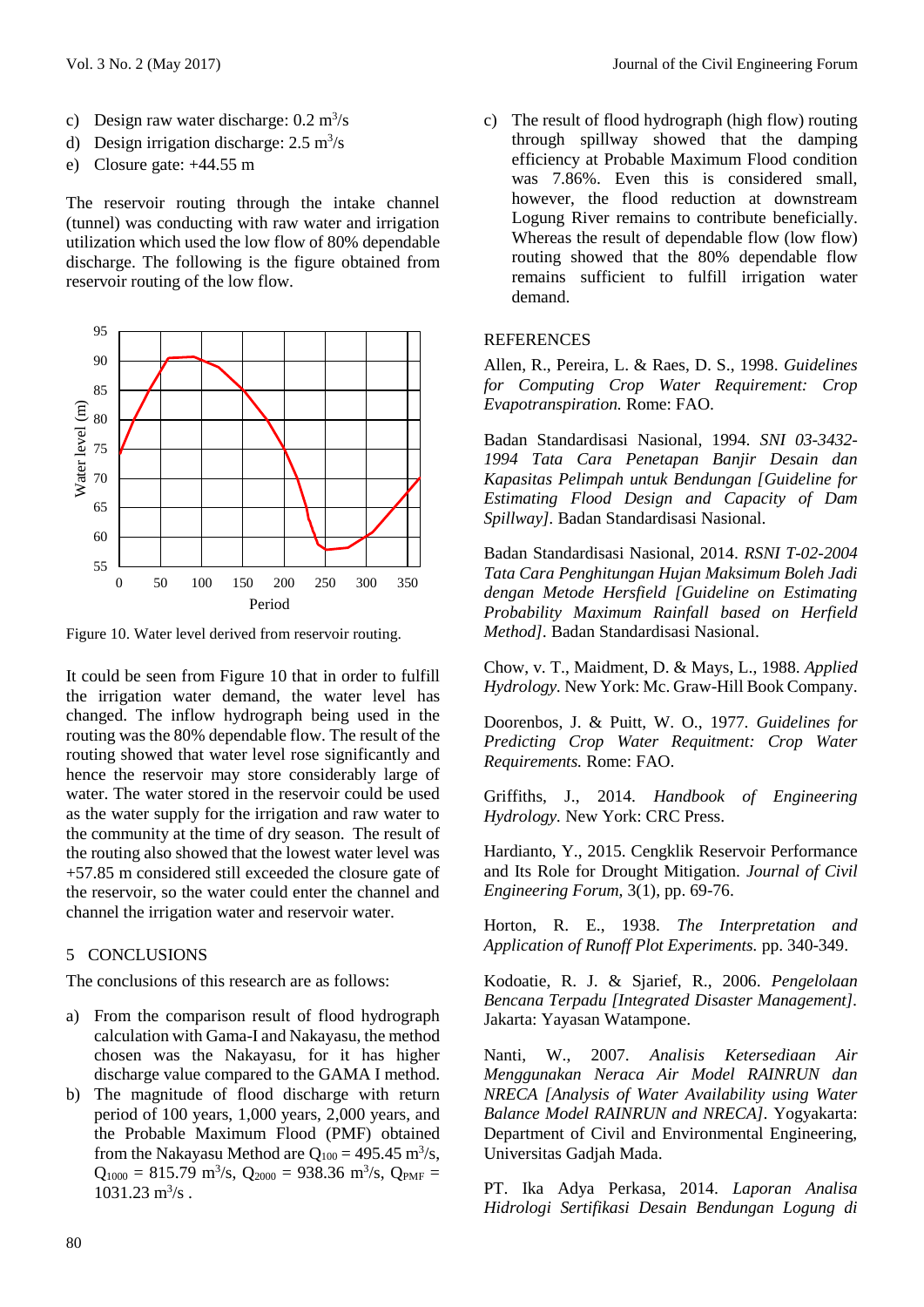*Kabupaten Kudus [Analysis of Hydrology for Certification Design of Logung Dam, Kudus Regency].*  PT. Ika Adya Perkasa.

Ramadhani, F., 2017. *Analisis Penelusuran Aliran Waduk Logung Kabupaten Kudus Provinsi Jawa Tengah [Analysis of Reservoir Routing at Logung Dam, Kudus Regency, Central Java Province],*  Yogyakarta: Undergraduate Thesis. Faculty of Engineering, Universitas Gadjah Mada.

Sri Harto, B., 2009. *Hidrologi: Teori, Masalah dan Penyelesaian [Hydrology: Theory, Problems, and Solving].* Yogyakarta: Nafiri.

Sudjarwadi, 2008. *Pengembangan Sumber Daya Air [Development of Water Resources].* Yogyakarta: Biro Penerbit Teknik Sipil UGM.

Sugawara, M., 1995. Tank Model. In: *Computer Models of Watershed Hydrology.* Boulder: Water Resources Publication, pp. 165-214.

Thornhwaite, C. & Mather, J., 1955. Water Balance. *Publication in Climatology,* 8(1), p. 104.